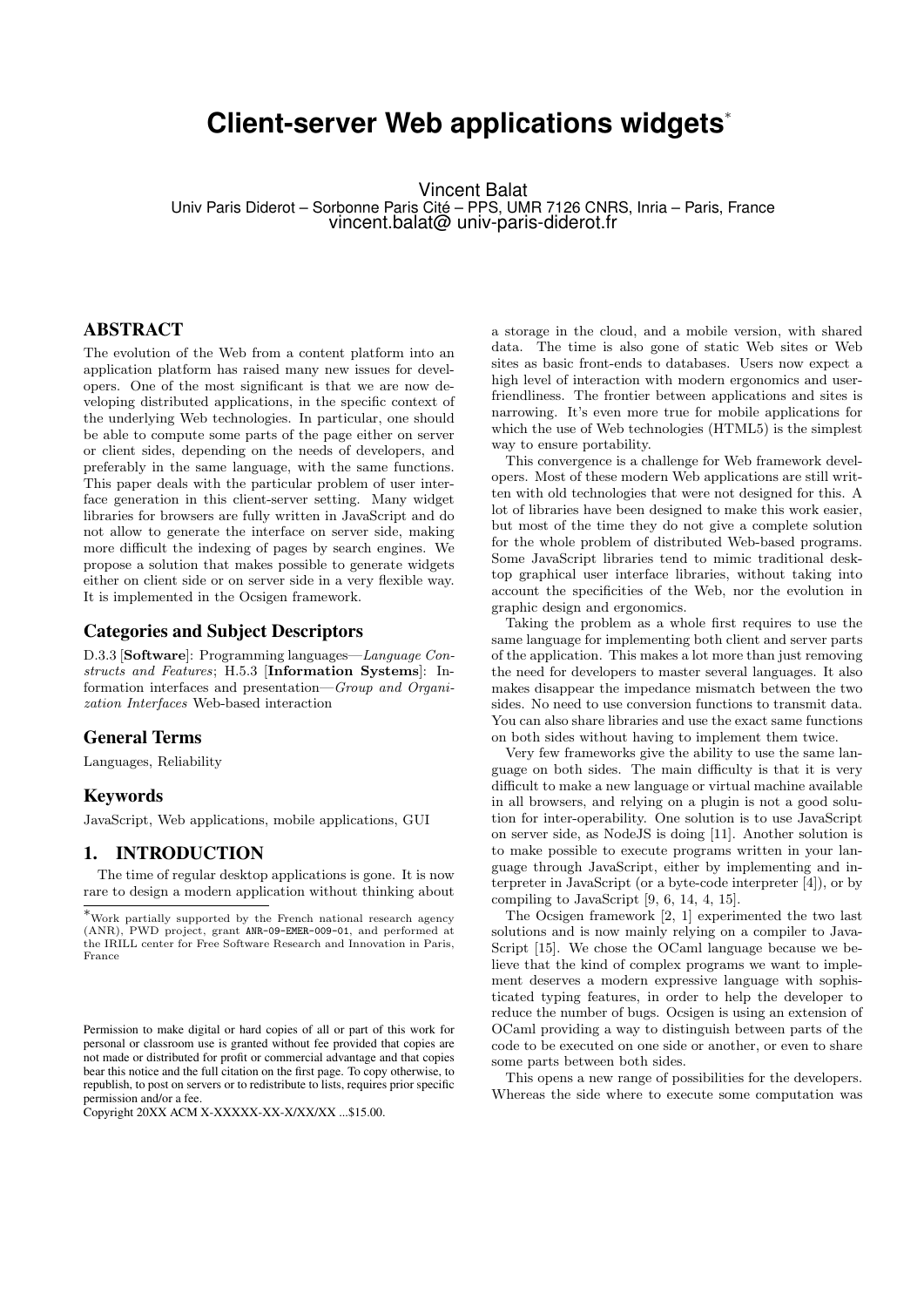heavily constrained (if not imposed) by the languages or libraries, the model we advocate gives the freedom of choice for the developer. For example he is now free to generate some parts of the page on server side or on client side. This is really useful for example when you want your Web site to be indexed by search engines (which requires to generate HTML on server side), but also want to add dynamically new content on browser side, for example from data entered by a user.

But more than one same language for both sides, the model implemented in Ocsigen provides a way to design the full Web application as a single program, with some parts being executed on server side, others on client side. Thus the developer does not need anymore to think about defining a way to communicate between the two parts. As it is the same program, you can just use the same variable. For example Ocsigen makes possible to give a name to some HTML element on server side and use this name on client side to refer the element without having to rely on manually inserted HTML identifiers and the getElementById function.

This way of programming Web applications is a step forward in the convergence between Web sites and applications, because it makes possible to keep the best of the two worlds: the program is still a Web site, and can benefit from the traditional Web interaction features, like URLs, forms, bookmarks, back button, multi-tabs. But it also behaves like a desktop application in term of features, responsiveness and ergonomics. Ocsigen makes possible for example to have a program running in your browser which is persistent across page changes through links or forms.

The first industrial users of our framework witness that the freedom gained by the developers has a great impact on the development time. But these new possibilities require to rethink the way interface libraries are written, in order to make them flexible enough and not to impose unnatural limitations. It is for example noticeable that a lot of existing JavaScript user interface libraries have not been designed in a way that make them usable in this context.

In next section, we will briefly describe the two-level language Ocsigen is using for programming client-server Web applications. Then we will describe the problem that shows up when designing client-server widgets, and the solution we propose, with some examples.

# 2. A TWO-LEVEL PROGRAMMING LAN-GUAGE FOR WEB APPLICATIONS

#### 2.1 Client and server sections, injections

Ocsigen's syntax is the usual OCaml syntax, with some extra constructs to distinguish between client, server, and shared (duplicated on both sides) parts.

The three main syntactical constructs are {server{ ... }} {client{ ... }} and {shared{ ... }} used for enclosing respectively server side, client side, and shared code (that we want on both sides).

It is possible to use server side values in client side code, by prefixing their name with a %. We call this an injection. Injections are send together with the page and correspond to the server side values at the moment when the piece of code containing then % is executed on server side. A typical use of this is when you want to define a communication bus between client side processes. It is defined on server side

and all clients can listen or write on the bus just by using the same variable name.

During compilation, server and client parts are extracted into two separated program, one being compiled to native code to be executed on the server, and the other one being compiled to JavaScript. Shared parts are duplicated. Some type information are automatically added in both parts to ensure that values types match on both sides.

## 2.2 Client values

The additional double brackets syntax {{ ... }} makes possible to define client side values inside server parts. For example, the following code defines a client side value that is referred on server side through name v.

```
1 { server {
    let v = \{ \{ \text{ "some} \text{ is } t \text{ ring } \text{ " } \} \}3 }}
```
Here, the value v has type string client\_value on both sides. This type is abstract on server side and it is impossible to access the value. Besides, knowing the actual client side value may require some computation that will be performed on client side next time something is send to the client (either a page or some OCaml value).

The only way to use client values is to use the % syntax on client side, for example: {{ %v }}. On client side, type 'a client\_value is just 'a (where 'a is any type). Here %v has type string.

It is possible to define client values of any types, even functions, and they can require any kind of computation, even with side effects. Incidentally, it is used very often just to ask the client to execute some piece of code.

# 3. CLIENT-SERVER USER INTERFACES

## 3.1 The problem of client server widgets

Most user interface libraries, like Google Closure [8], GWT [9] or Enyo [7], define their widgets programmatically. That is, you call a JavaScript function that will create the DOM elements to be inserted in the page. This makes impossible to generate the widgets before sending the page. It is acceptable when your program is mostly client side, or if you use these widgets only for limited parts, but not if you want the content to be indexed by search engines.

Some other libraries depart from the traditional widget style by separating the creation of the element from the computational part (for example binding events). This makes possible to generate the page fully on server side, and change the behaviour of DOM elements on client side after the page is loaded. In that extend they are closer to the needs of Web developers. This is the case for example of JQuery [10].

## 3.2 User interfaces generated on server side

The syntax we described in previous section makes possible to define server side generated widgets in a straightforward manner. While generating the HTML element, just use a client value to ask the client side program to do some side effects on it after loading the page (for example bind some mouse event or call JQuery methods).

Here is an example of a page using client server widgets:

```
1 { server {
  let my-box () =let a = div [pcdata "Hello"] in
```